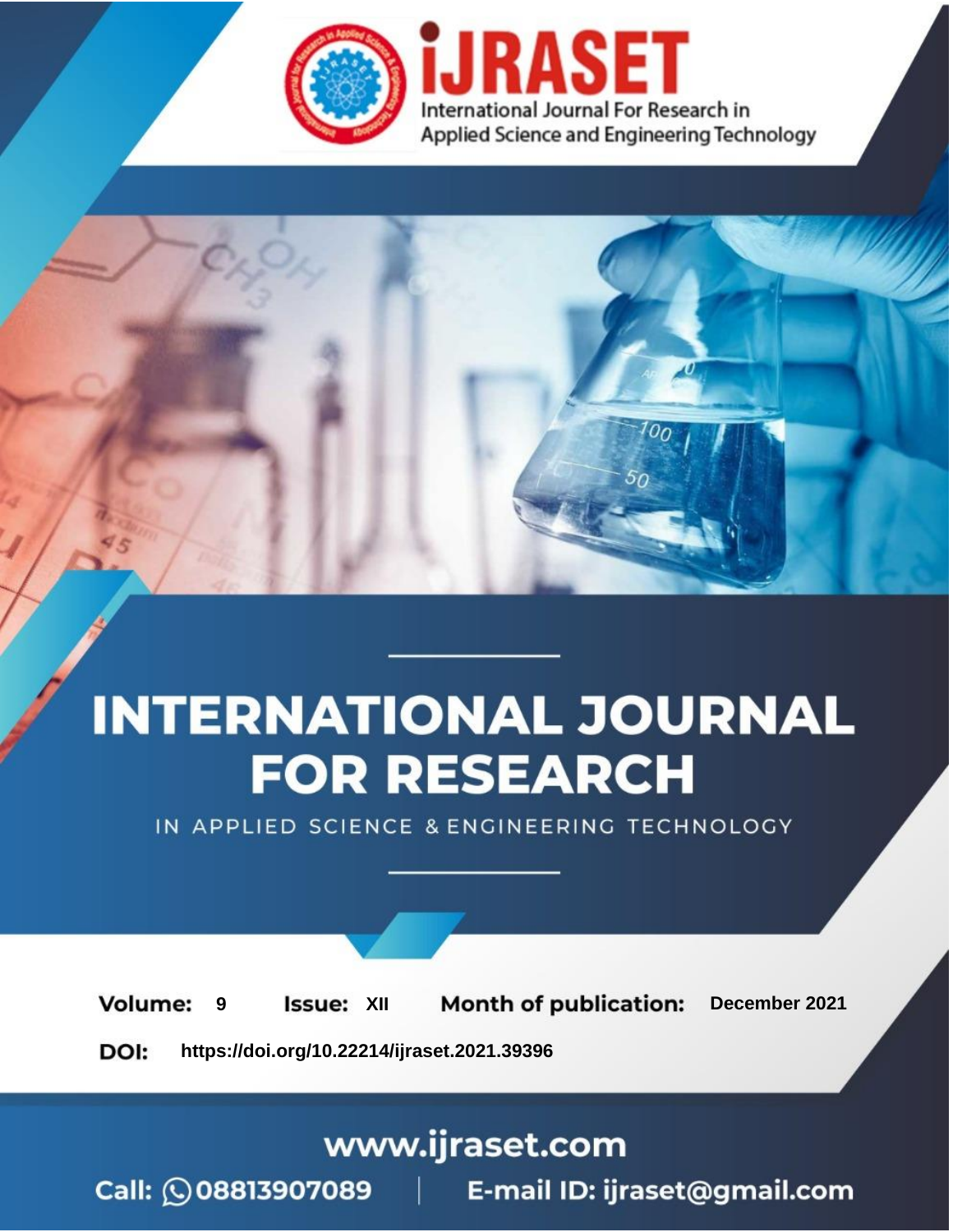

### **An Experimental Study on High Performance Concrete Using Mineral Fly Ash and GGBS with M-60 grade Concrete**

Somesh Verma<sup>1</sup>, Pushpendra Kumar Kushwaha<sup>2</sup>, Mithun Kumar Rana<sup>3</sup>

*<sup>1</sup>M. Tech. Research Scholar, Civil Department, RKDF College of Engineering, Bhopal (M. P.), India <sup>2</sup>Assistant Professor, Civil Department, RKDF College of Engineering, Bhopal (M. P.), India <sup>3</sup>Assistant Professor, Civil Department, RKDF College of Engineering, Bhopal (M. P.), India*

*Abstract: This work presents the determination of the mechanical properties (compression, split tensile and flexural) of the specimens (cubes, cylinders and beams). The test specimens are M60 high strength concrete which includes ground granulated blast furnace slag (0%,10%, 20%, 30% and 40%) and fly ash (0% 10%, 20%, 30% and 40%) to obtain the desired resistances and properties. Finally, we used granulated blast furnace in different percentages as cement and concrete were replaced. We prepared concrete cubes, beams and cylinders and stored them for a 28-day cure. The tests are performed after 7, 21 and 28 days. To achieve the desired strength that cannot be achieved with conventional concrete and the current method, a large number of test mixtures with different percentages of fly ash and different percentages of ground granulated blast furnace slag are needed to select the combination of materials.*

*Keywords: Fly Ash (FA), Ground Granulated Blast Furnace Slag (GGBS), Compressive strength, Tensile strength, Flexural strength, Ordinary Portland Cement (OPC)*

#### *A. Fly ash*

#### **I. INTRODUCTION FLY ASH AND GGBS**

FA is an Industrial waste which is accepted as an environmental pollutant, generated during the combustion of coal for energy production. When the coal is fired inside the grate of a boiler, Carbon and volatiles materials completely burnt off. But still, some inorganic impurities of earth elements (sand, Feldspars etc.) are bonded together and are discharged out through flue gases. When these fused materials are allowed to solidify, it results in the formation of fine and spherical particles called Fly ash.

#### *B. Ground Granulated Blast Furnace Slag*

Ground granulated blast furnace slag (GGBS) is a byproduct of iron industry. Iron ore, coke and limestone are fed into the furnace to produce iron, and the resulting flowing slag floats above the molten iron at a temperature of about 1500ºC to 1600ºC. The melted slag has content 30-40% silicon dioxide (SiO2) and approximately 40% calcium oxide (CaO), which is close to the chemical configuration of OPC.

#### **II. LITERATURE REVIEW**

Anjali Prajapati et. al. (2017) studied the effect of performance of HPC using mineral admixture i.e. fly ash and GGBS with M-60 grade of IS cube specimen .We partially replaced Portland cement by weight of binder. Fly ash and GGBS replacement varies from 10% to 30%.

Praveen Kumar S R et. al. (2016) prepared a high strength SCC of quality M60 by partly replacing the cement content with the untreated industrial by-products such as fly ash & ground granulated blast furnace slag (GGBS) and also by replacing 100% natural sand with manufactured sand (M. Sand

Vinayak Awasare and Prof. M. V. Nagendra(2014), considering those works, this work is carried out to study the durability and strength characteristics of high strength concrete with partial replacement of GGBS and fly ash under acidic environment.

#### **III. OBJECTIVE**

The following are the main objectives of the study

- *1)* To find out the mechanical properties of control concrete of M-60 grade at various percentage of fly ash and ground granulated blast furnace slag as a partial replacement of cement at 7 day, 21 day and 28 days tests are conducted.
- *2)* To find the optimum % of replacement of cement by GGBS and Fly ash by imparting better strength and durability properties.
- *3)* To find the optimum percentage of GGBS and Fly ash to give the maximum value of compressive, flexural and split tensile strength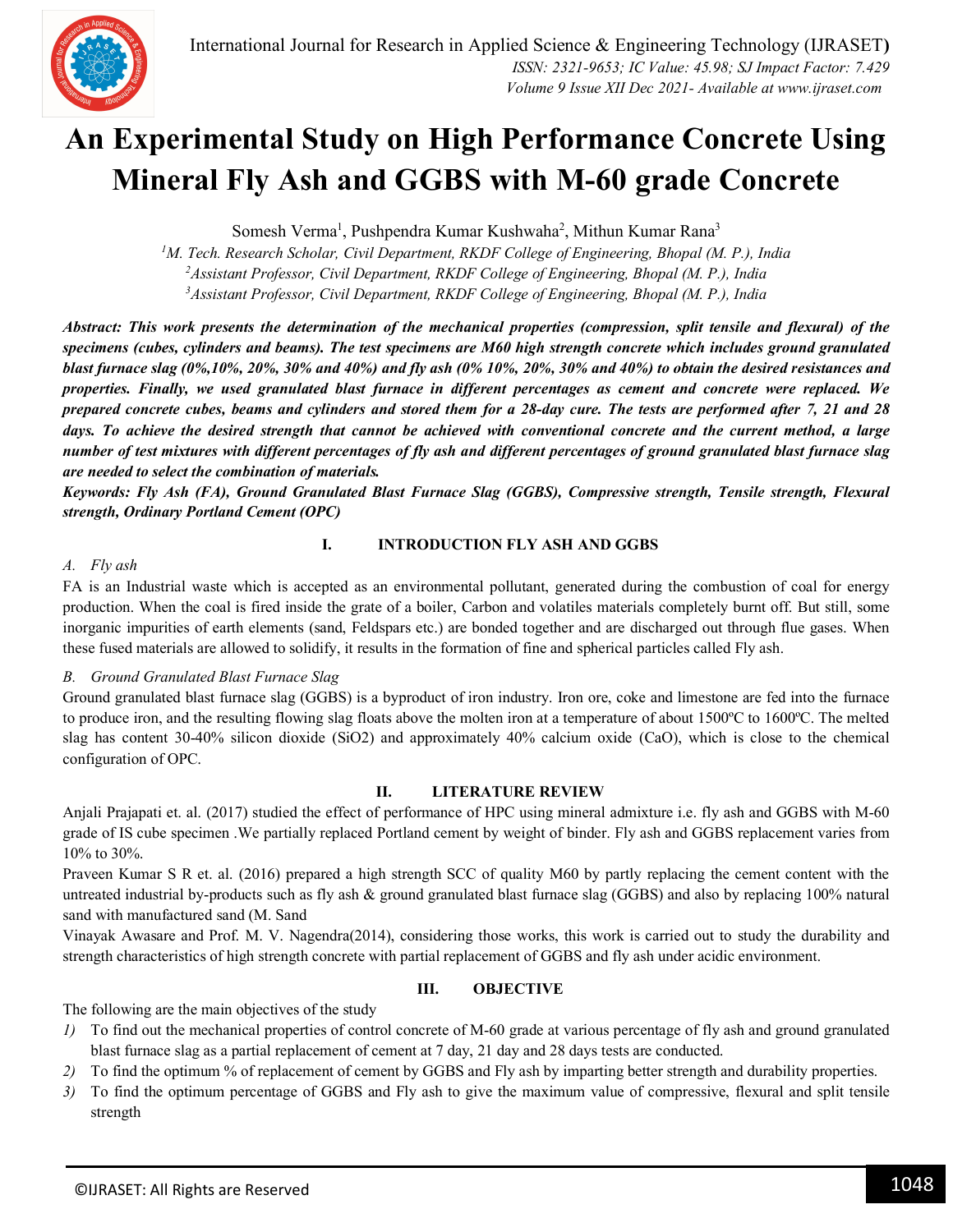

#### **IV. MATERIALS AND METHODOLOGY**

- *A. Material*
- *1)* Cement
- *2)* Fine aggregate
- *3)* Coarse aggregate
- *4)* Water
- *5)* Admixtures
- *6)* Fly ash
- *7)* GGBS





#### **V. EXPERIMENTAL RESULT**.

#### *A. Workability test results*

The fresh property test that is considered is the slump cone test. Slump values of various mix proportions of GGBS with fly ash replacing cement in M60 grade concrete



Variation of slump of concrete with cement replacement by GGBS and fly ash for M60 Grade of concrete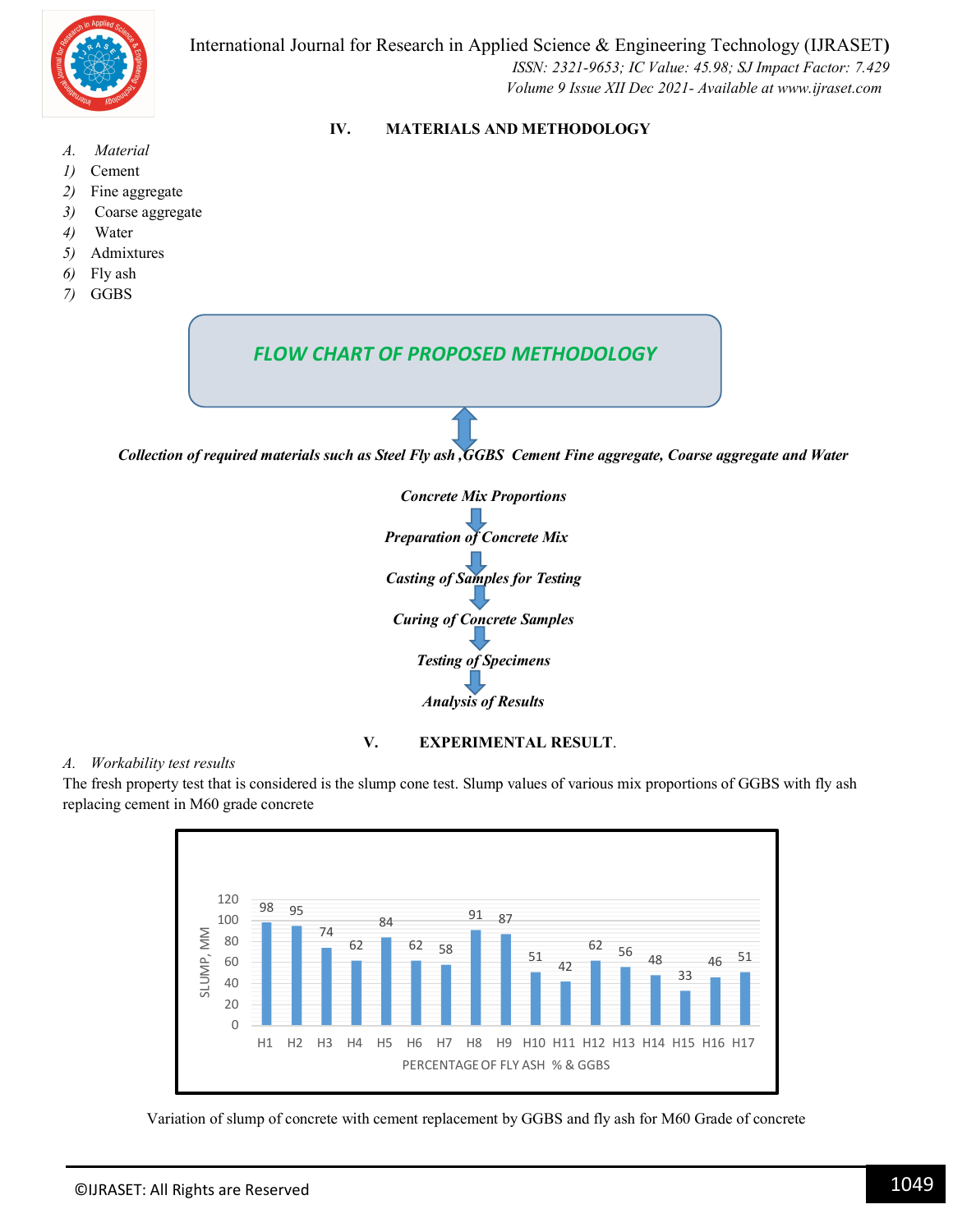

International Journal for Research in Applied Science & Engineering Technology (IJRASET**)**  *ISSN: 2321-9653; IC Value: 45.98; SJ Impact Factor: 7.429 Volume 9 Issue XII Dec 2021- Available at www.ijraset.com*

The increase in slump value is due to the higher smoothness and fineness of slag increases the entrainment of air in the matrix, subsequently increasing the volume of paste. It is clear from the figure below, constant 20% GGBS has shown more cohesiveness. But the stickiness in concrete was observed with increase percentage of GGBS and fly ash i.e. 30% to 40% and increase percentage of GGBS and fly ash i.e. 0% to 10%, the stickiness in concrete was observed.

#### *B. Compressive Strength Test Results*

For each concrete mix, the compressive strength is determined on three  $150x150x150$  mm cubes at 7, 21 and 28 days of curing. Following table gives the compressive strength test results of control concrete and concrete made with fly ash and GGBS as partial replacement of cement.



Compressive Strength of M60 grade concrete at 7 ,21,28 days curing

The compressive strength of concrete with GGBS has been increased to 30% and after 30% of the replacement the strengths are gradually reduced. The maximum values of compressive strength at 30% GGBS and 40% fly ash are 38.2 MPa for 7day . The maximum percentage of the GGBS and fly ash on the cement replacement must therefore be 30% and 40% when OPC is used.The compressive strength of concrete with GGBS has been increased to 30% and after 30% of the replacement the strengths are gradually reduced. The maximum values of compressive strength at 30% GGBS and 40% fly ash are 48.21 MPa after 21 day curing, The maximum values of compressive strength at 30% GGBS and 40% fly ash are 68.81 MPa after 28 day curing . From the Experiment, it was found that Mix H13 is having higher compressive strength than all other mixes.

#### **VI. CONCLUSION**

- *A.* It is observed that the slump value of concrete increases when the percentage of GGBS increases up to 20% of substitution and therefore decreases. The increase in the slump value is due to the greater smoothness and the fineness of the slag increases the entrainment of the air in the matrix, subsequently increasing the volume of paste.
- *B.* Cement replacement by in combination of fly ash and adding Ground granulated blast furnace slag leads to increase in compressive strength upto 30 % GGBS and 40 % Fly Ash for M60 grade of concrete. Beyond 40% replacement of fly ash and 30 % of ground granulated blast furnace slag compressive strength decreased.From the experiment it was fund that low volume replacement mix H13 (40% Flyash+30% GGBS+30% OPC) is giving good result **,**The maximum percentage of the GGBS and fly ash on the replacement of cement should be 30 % and 40 % when OPC used.From the above observations we have concluded that the compressive strength is increasing normally for 28 days when compared with controlled concrete.

#### **REFERENCES**

- [1] Anjali Prajapati, Piyush Prajapati, Mohammed Qureshi (2017), "An experimental study on high performance concrete using mineral admixtures", International Journal of Engineering Development and Research, Volume 5, Issue 2, PP: 2080-2086.
- [2] K Nagaraj, P Himabindu (2017), "Experimental Investigations of High Strength Concrete Using GGBS & Fly ash", International Journal of Research Sciences and Advanced, Volume 2, Issue 18, PP: 170 – 181.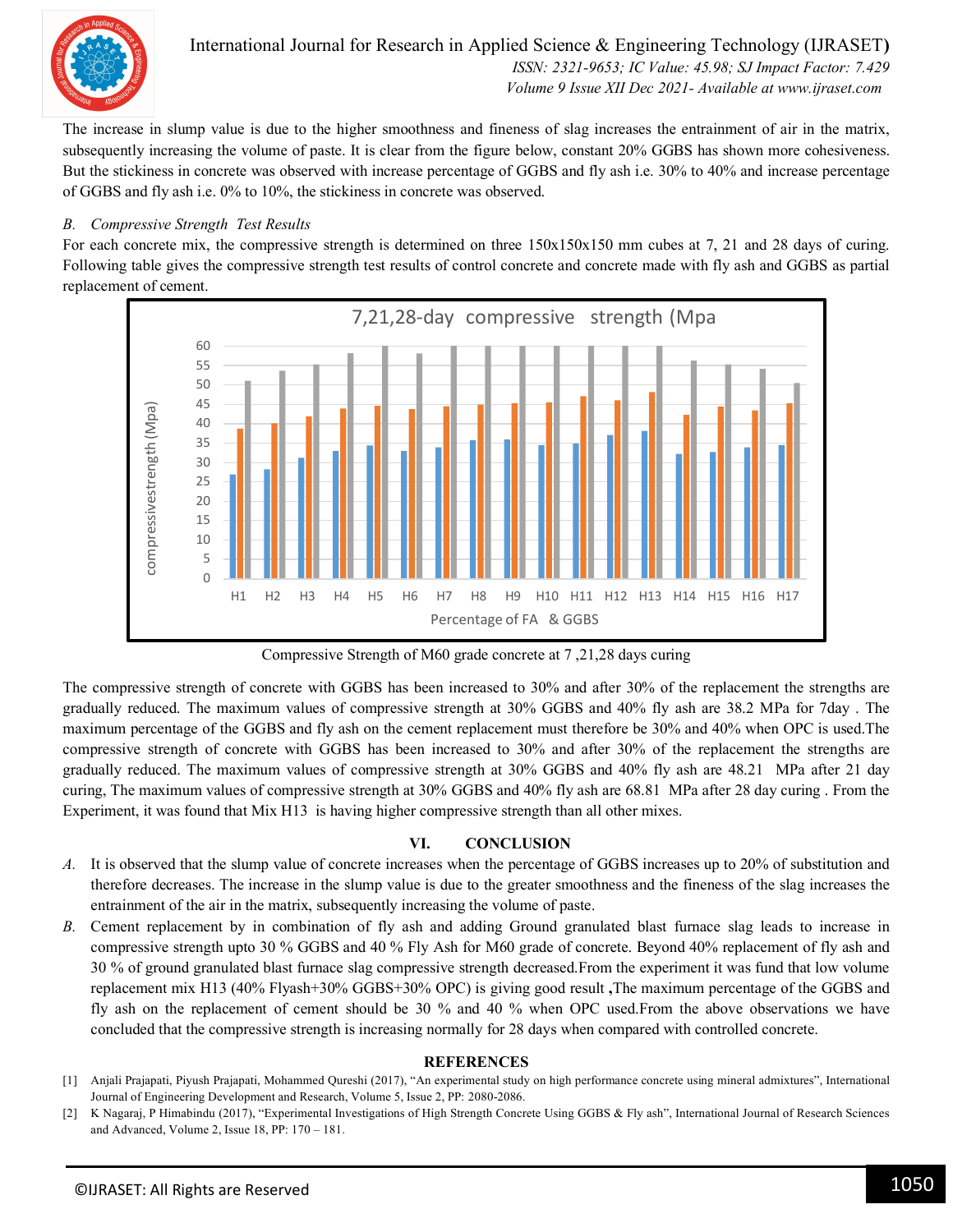

#### International Journal for Research in Applied Science & Engineering Technology (IJRASET**)**  *ISSN: 2321-9653; IC Value: 45.98; SJ Impact Factor: 7.429*

 *Volume 9 Issue XII Dec 2021- Available at www.ijraset.com*

- [3] Praveen kumar S R, Manjunath K A, G. Narayana (2016), "A Comparative Study On Mechanical Properties of SCC By Partial Replacement Of Cement With Fly Ash & GGBS With the Use of Glass Fibers", International Journal of Research in Engineering and Technology, Volume: 05 Issue: 08, PP: 161-165.
- [4] Muthu Kumar. T, Sirajudeen. K (2016), "Experimental Investigation on High Performance Concrete Using Alternate Materials", International Journal of Research in Engineering and Technology, Volume: 6 Issue: 14, PP: 175-181.
- [5] Ishwar Chandra Thakur, N. Kisku, J.P. Singh, Sheo Kumar (2016), "Properties of Concrete Incorporated with GGBS", International Journal of Research in Engineering and Technology, Volume: 05 Issue: 08, PP: 275-281
- [6] V. Nagendra, C. Sashidhar, S. M. Prasanna Kumar, N. Venkata Ramana (2016), "Particle Size Effect of Ground Granulated Blast Furnace Slag (GGBS) in Cement Concrete", International Journal of Research Trends in Engineering & Research, Volume 2, Issue 8, PP: 6-10.
- [7] Mitilesh Sharma, Yogendra Singh, Hrishikesh Dubey (2016), "Study of Utilization of GGBS in Cement Concrete", International Journal for Scientific Research & Development Vol. 4, Issue 7, PP: 784-787.
- [8] Surekha T, Chandrashekhar (2015), "Experimental Investigations on Properties of Concrete with Silica Fume, GGBS and PVC Dust", International Journal for Research in Applied Science & Engineering Technology, Volume 3, Special Issue-1, PP: 144- 153.
- [9] Rajith M, Amritha E K (2015), "Performance of Concrete with Partial Replacement of Cement and Fine Aggregate by GGBS and GBS", International Journal of Research in Advent Technology, Volume 2, Issue-5, PP: 68-72. 18
- [10] Biswadeep Bharali (2015), "Experimental Study on Self Compacting Concrete (SSC) Using GGBS and Fly Ash", International Journal of Core Engineering & Management, Volume 2, Issue 6, PP: 1-11
- [11] E.V.S. Santhosh Kumar, D. Maheswara Reddy (2015), "Innovative Study on Supplementary Cementitious Materials", International Journal of Enhanced Research in Science, Technology & Engineering, Vol. 4 Issue 12, PP: 90-97